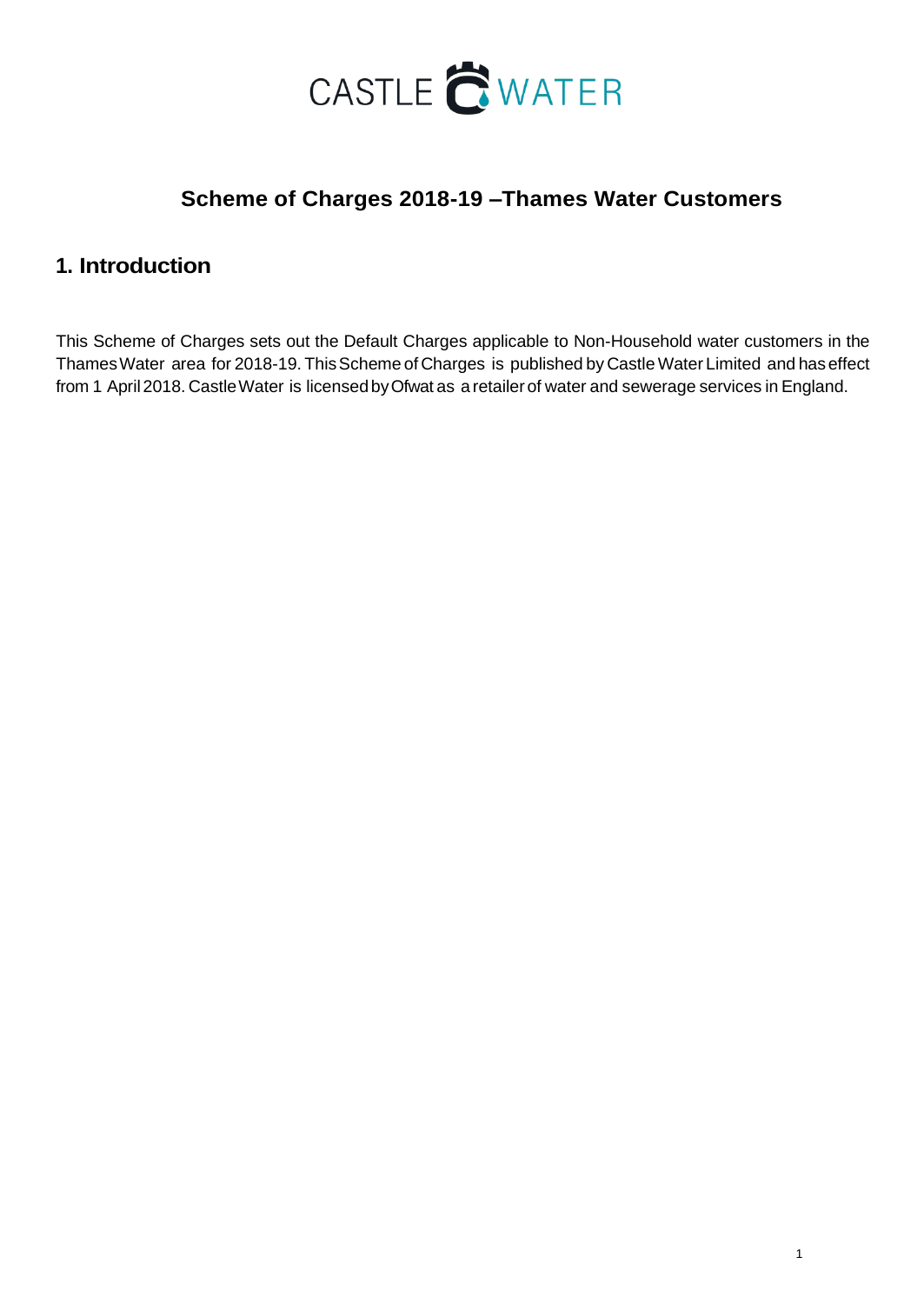# **2. Metered Water and WastewaterCharges**

## 2.1 Metered water and wastewater charges

Water charges are payable for all supply points which receive a water supply either directly or indirectly.

Wastewater charges are payable for all properties which are connected directly or indirectly to a public foul or surface water sewer or which have the benefit of these services and will include elements of foul water, surface water and highway drainage.If your property onlyhas surface water drainage,rate-basedwastewater charges are not payable. In this instance a fixed fee of £50.89 a year for non-household customers will be levied. Note that Thames Water does not offer a concessionary surface water drainage charge to community groups.

For non-household customers that do not discharge surface water to Thames Water's sewers, an abatement can be claimed based on pipe size. The charge payable is shown in Table 2.1.

ThamesWater will also consider reducing the wastewater charge where it can be proven that less than 90% of the water supplied is returned to the public waste water system.

| Pipe size (mm) | Pipe<br>size<br>(inches) | Water | Wastewater |            |
|----------------|--------------------------|-------|------------|------------|
|                |                          |       | Full       | Abated(1)  |
| 12/15          | 0.5                      | £0.00 | £39.82     | £11.00     |
| 20/22          | 0.75                     | £0.00 | £114.13    | £49.57     |
| 25/28          | 1.00                     | £0.00 | £204.06    | £88.77     |
| 30/32/35       | 1.25                     | £0.00 | £318.21    | £138.35    |
| 40/42          | 1.50                     | £0.00 | £457.670   | £198.29    |
| 50/54          | 2.00                     | £0.00 | £812.79    | £352.79    |
| 65             | 2.50                     | £0.00 | £1,271.63  | £552.23    |
| 75/80          | 3.00                     | £0.00 | £1,829.63  | £794.34    |
| 100            | 4.00                     | £0.00 | £3,253.45  | £1,412.28  |
| 125            | 5.00                     | £0.00 | £5,083.10  | £2,206.64  |
| 150            | 6.00                     | £0.00 | £7,319.70  | £3,177.36  |
| 200            | 8.00                     | £0.00 | £13,012.66 | £5,649.16  |
| 250            | 10.00                    | £0.00 | £20,331.20 | £8,826.52  |
| 300            | 12.00                    | £0.00 | £29,277.60 | £12,710.59 |

#### Table 2.1 Metered fixed charges per year based on pipe size

 $^{(1)}$ Where anon-household customer does not discharge surface water to Thames Water's sewers, an abatement can be claimed based on pipe size.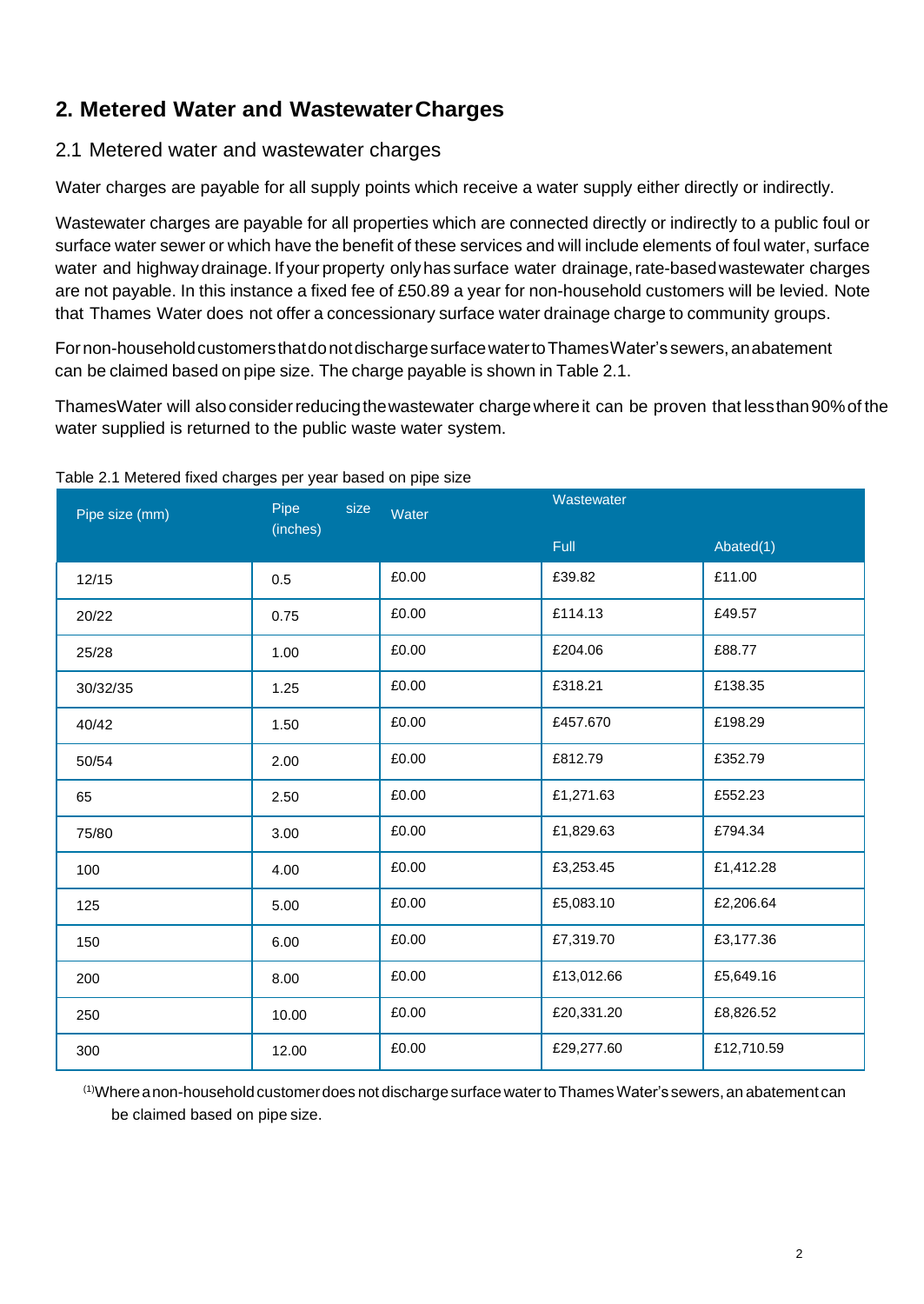#### Table 2.2 Non-household metered fixed charges per year based on consumption band

| Non-household               |         |            |  |  |  |
|-----------------------------|---------|------------|--|--|--|
| Metered usage (m3 per year) | Water   | Wastewater |  |  |  |
| $0 - 500$                   | £20.83  | £28.83     |  |  |  |
| $500 - 1,000$               | £28.14  | £42.16     |  |  |  |
| $1,000 - 5,000$             | £61.58  | £95.34     |  |  |  |
| $5,000 - 20,000$            | £106.81 | £151.80    |  |  |  |
| $20,000 - 50,000$           | £155.42 | £223.59    |  |  |  |
| $50,000 - 100,000$          | £251.46 | £288.12    |  |  |  |
| $100,000 - 250,000$         | £251.46 | £288.12    |  |  |  |
| Over 250,000                | £288.70 | £360.65    |  |  |  |

## 2.2 Volumetric charges

#### Table 2.3 Volumetric charges (All rates in  $p/m^3$ )

| Non-household     |                             |                                     |
|-------------------|-----------------------------|-------------------------------------|
| Consumption (m3)  | Volume charge: water (p/m3) | Volume charge:<br>wastewater (p/m3) |
| $0 - 500$         | 136.35                      | 93.39                               |
| $500 - 1,000$     | 136.43                      | 91.85                               |
| $1,000 - 5,000$   | 133.14                      | 86.04                               |
| $5,000 - 20,000$  | 134.43                      | 86.87                               |
| 20,000 - 50,000   | 123.39                      | 86.85                               |
| 50,000 - 100,000  | 101.53                      | 85.30                               |
| 100,000 - 250,000 | 101.53                      | 68.78                               |
| Over 250,000      | 81.71                       | 68.42                               |

## 2.3 Supplementary large user annual charge

### Table 2.4 Supplementary large user annual charge

| <b>Tariff</b>                    | Consumption m3      | Annual charge |
|----------------------------------|---------------------|---------------|
| Intermediate volume user - water | $ 20,000 - 50,000 $ | £2,202.46     |
| Large volume user - water        | 50,000 - 250,000    | E12,888.21    |
| Super large volume user - water  | Over 250,000        | E61,487.00    |
| Large volume user - wastewater   | Over 100,000        | E16,522.00    |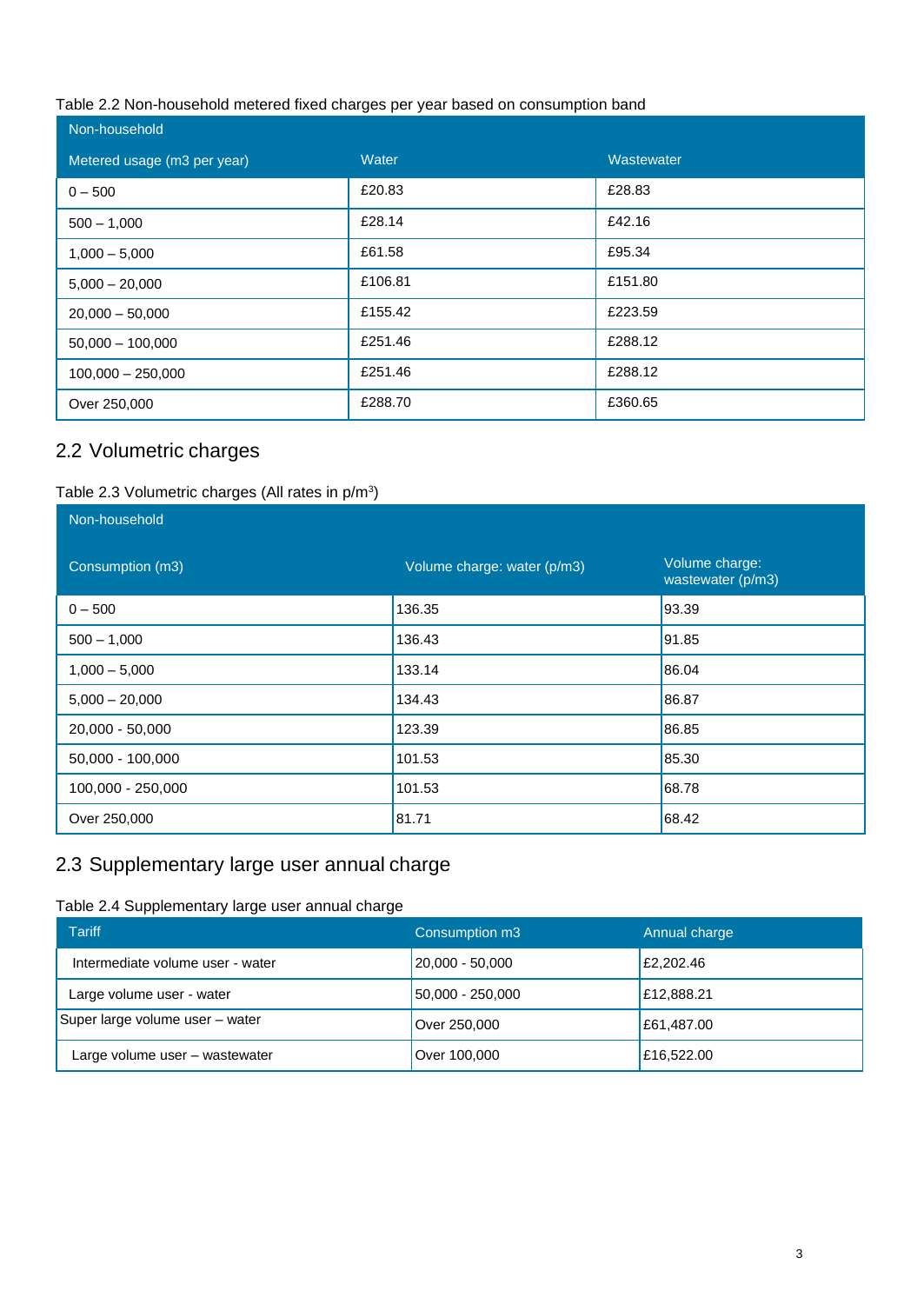# **3. Unmetered Water and WastewaterCharges**

## 3.1 Unmetered water and wastewater charges

The water and wastewater services bill is calculated by applying a 'rate per pound' to the rateable value (RV) of your property. There is a different rate for water and wastewater services, each expressed as pence per pound (of RV) and disclosed in Table 3.1. In addition, a yearly 'fixed charge' is applied; disclosed inTable 3.2.

Water charges are payable for all premises which receive a water supply either directly or indirectly. Wastewater charges are payable for all properties which are connected directly or indirectly to a public foul or surface water sewer or which have the benefit of these services and will include elements of foul water, surface water and highway drainage. If your property only has surface water drainage, rate-based wastewater charges are not payable. In this instance a fixed fee

£50.89 ayear for non-household customers will be levied. Note that Thames Water does not offer a concessionary surface water drainage charge to community groups.

For non-household customers that do not discharge surface water to Thames Water's sewers, an abatement can be claimed based on pipe size. The charge payable is shown in Table 3.2

Rate per pound for water and wastewater services

| Table 3.1 Unmetered charges pence per pound of rateable value |  |  |  |
|---------------------------------------------------------------|--|--|--|
|                                                               |  |  |  |

|                 |                                                                                                                     | Non-household |                      |
|-----------------|---------------------------------------------------------------------------------------------------------------------|---------------|----------------------|
| Charg<br>e area | <b>Local Authority areas</b>                                                                                        | Water pence   | Wastewate<br>r pence |
| 1               | <b>Barnet</b><br>Broxbourne<br>East Hertfordshire<br>Enfield<br><b>Epping Forest</b><br>Haringey<br>Welwyn Hatfield | 78.89         | 56.91                |
|                 | Brentwood<br>Harlow<br>Luton<br>North Hertfordshire<br>Stevenage<br><b>Uttlesford</b>                               | N/A           |                      |
| $\overline{2}$  | Chiltern<br>Dacorum<br>Ealing<br>Hounslow<br>Slough<br>South Buckinghamshire<br>Spelthorne<br>Wycombe               | 80.30         | 58.97                |
|                 | Harrow<br>Hertsmere<br>Hillingdon<br>St. Albans<br>South Bedfordshire<br><b>Three Rivers</b><br>Watford             | N/A           |                      |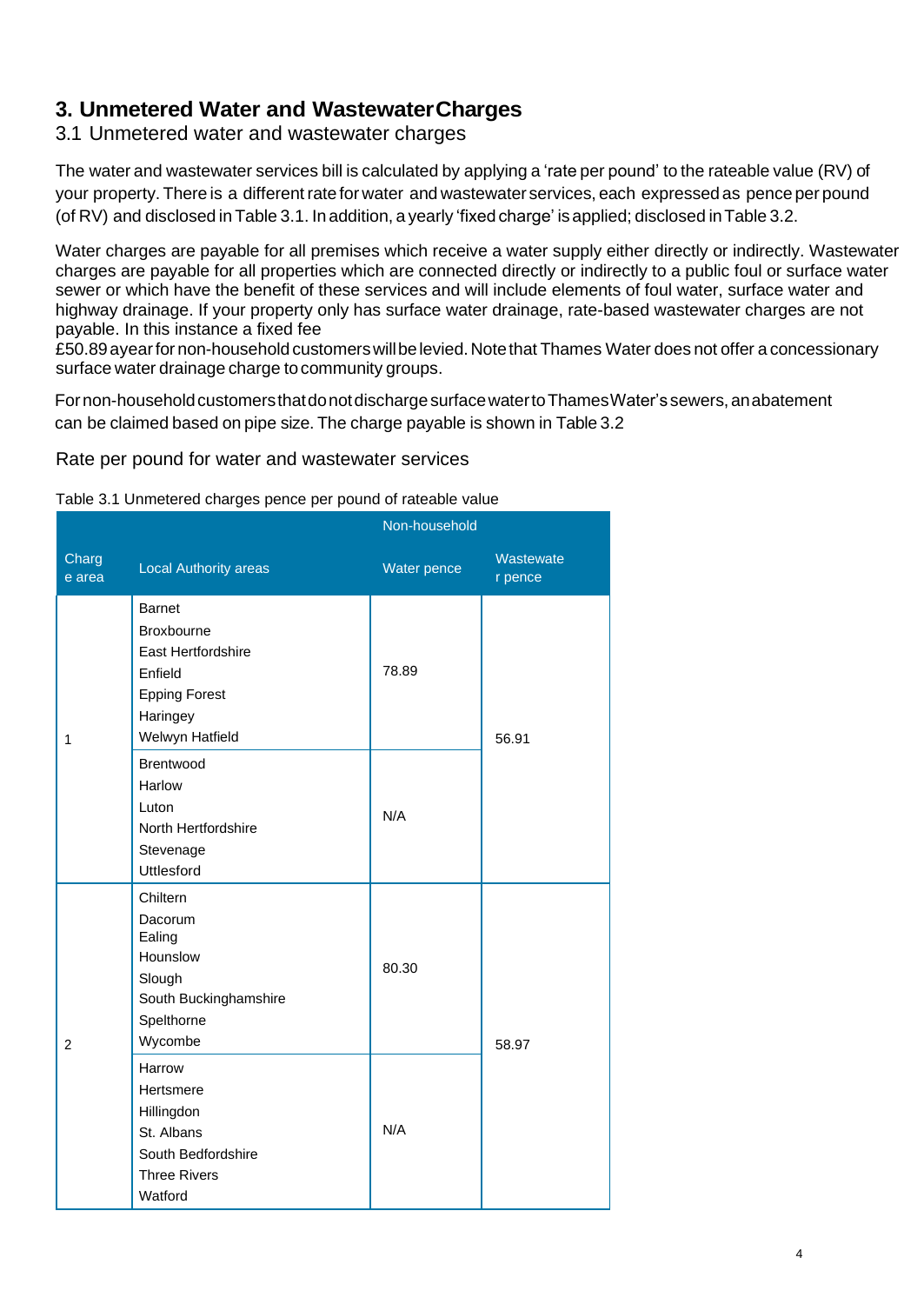| Charg<br>e area | Local Authority areas                                                                                                                                                                                | Non-<br>household<br>Water pence | Wastewate<br>r pence |  |
|-----------------|------------------------------------------------------------------------------------------------------------------------------------------------------------------------------------------------------|----------------------------------|----------------------|--|
| 3               | Kensington & Chelsea<br>London, City of Westminster                                                                                                                                                  | 60.36                            | 37.04                |  |
|                 | Barking & Dagenham                                                                                                                                                                                   |                                  |                      |  |
| 4               | <b>Brent Camden</b><br>Hackney<br>Hammersmith &<br>Fulham Islington<br>Newham<br>Redbridge<br><b>Tower Hamlets</b><br>Waltham<br>Forest                                                              | 72.28                            | 53.19                |  |
|                 | Havering                                                                                                                                                                                             | N/A                              |                      |  |
| 5               | Basingstoke & Deane<br>Chichester Elmbridge<br>Guildford<br>Hart<br>Horsham<br>Kennet<br>Mole<br>Valley<br>Newbury<br>Reading<br>Reigate &<br>Banstead<br>Waverley<br>Windsor & Maidenhead Wokingham | 92.86                            | 69.72                |  |
|                 | <b>Bracknel</b><br>$\mathbf{I}$<br>Crawley<br>East<br>Hampshire Mid<br><b>Sussex</b><br>Runnymede<br>Rushmoor<br>Surrey Heath                                                                        | N/A                              |                      |  |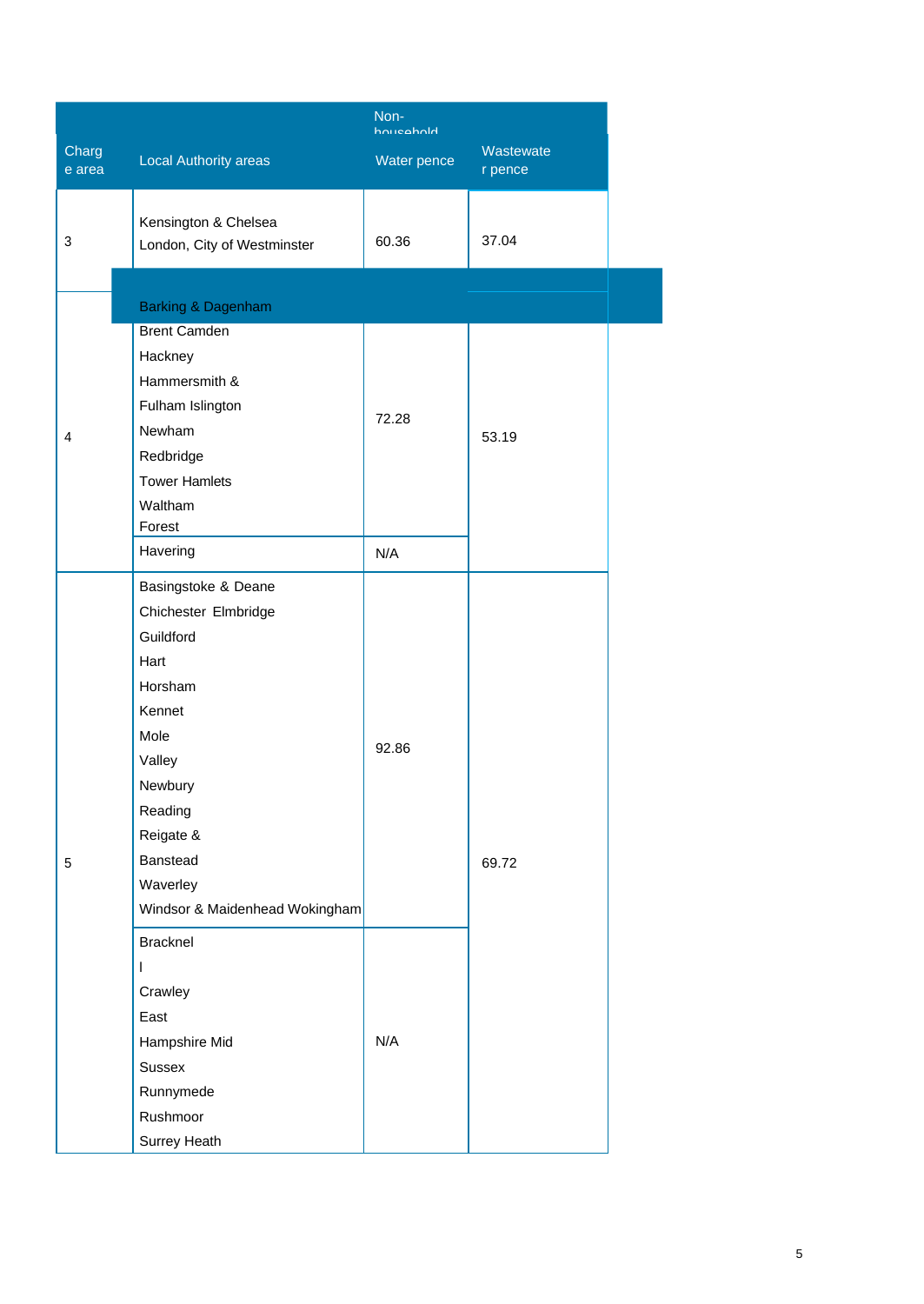| Charg<br>e area | <b>Local Authority areas</b>                                                                                                                                                                                                             | Non-<br>household<br>Water pence | Wastewate<br>r pence |
|-----------------|------------------------------------------------------------------------------------------------------------------------------------------------------------------------------------------------------------------------------------------|----------------------------------|----------------------|
| 6               | Bexley<br><b>Bromley</b><br>Croydon<br>Dartford<br>Epsom & Ewell<br>Gravesham<br>Greenwich<br>Kingston<br>Lambeth<br>Lewisham<br>Merton<br>Richmond<br>Sevenoaks<br>Southwark<br>Sutton<br>Tandridge<br>Wandsworth<br>Tonbridge & Maling | 80.52<br>N/A                     | 57.68                |
| $\overline{7}$  | Aylesbury Vale<br>Cherwell<br><b>Cotswold North</b><br>Wiltshire Oxford<br>South<br>Oxfordshire<br>Swindon<br>Vale of White<br><b>Horse West</b><br>Daventry<br>South<br>Northamptonshire<br>Stratford                                   | 110.63<br>N/A                    | 81.08                |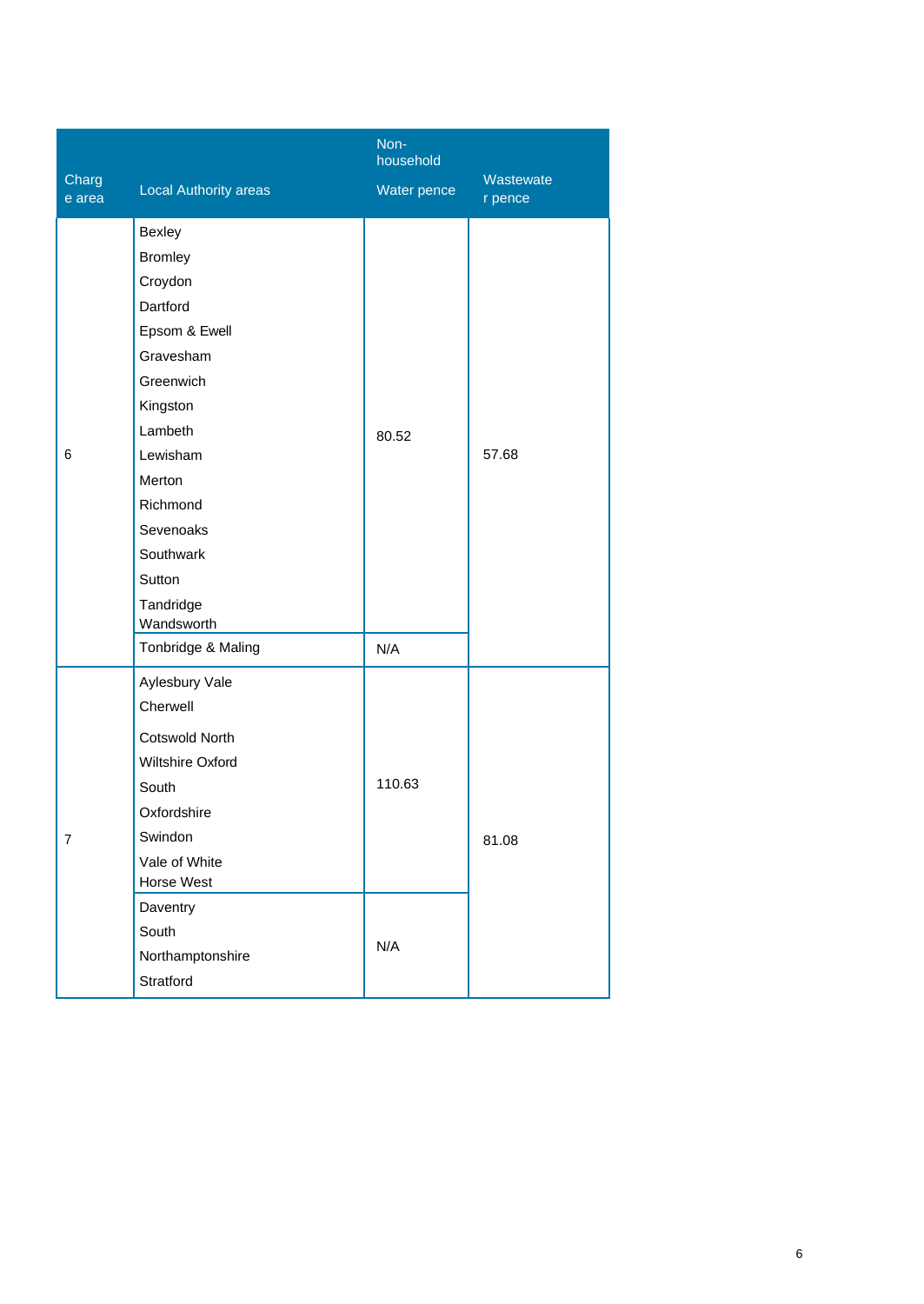# 3.2 Fixed charges

|  | Table 3.2 Fixed charges - unmetered per year |  |
|--|----------------------------------------------|--|
|  |                                              |  |

| Non-household  |                    |        |                           |                       |
|----------------|--------------------|--------|---------------------------|-----------------------|
| Pipe size (mm) | Pipe size (inches) | Water  | Wastewater<br><b>Full</b> | Abated <sup>(2)</sup> |
| 12/15          | 0.5                | £47.97 | £94.53                    | £65.72                |
| 20/22          | 0.75               | £47.97 | £157.92                   | £93.37                |
| 25/28          | 1.00               | £47.97 | £247.85                   | £132.57               |
| 30/32/35       | 1.25               | £47.97 | £362.00                   | £182.14               |
| 40/42          | 1.50               | £47.97 | £501.49                   | £242.08               |
| 50/54          | 2.00               | £47.97 | £856.58                   | £396.58               |
| 65             | 2.50               | £47.97 | £1,315.42                 | £596.02               |
| 75/80          | 3.00               | £47.97 | £1,873.42                 | £838.13               |
| 100            | 4.00               | £47.97 | £3,297.24                 | £1,456.07             |

 $^{\overline{(2)}}$ Whereanon-household customer does not discharge surface water to Thames Water'ssewers, an abatement can be claimed based on pipe size.

## 3.3 Business assessed

Where it is impractical to meter non-household premises Thames Water may assess water usage. In this circumstance they will request information about the type of business, the industrial category of the business (SIC code) and how many people work at the site. Using this information Thames Water will allocate the premises to one of the five bands of assessed charges as shown below. The assessed usage for the premises will be calculated by multiplyingthe number of full-time employees (or equivalent) by the assessed usage per employee (band 1-

5) shown in the table below.

The volumetric charge to the premises is calculated by multiplying the assessed usage by the volumetric tariff. In addition, two Business assessed fixed charges are payable with one charge based on consumption band and a second charge based on pipe size.

If circumstances change i.e. regarding the industrial category of the business (SIC code) or the number of people who work at the site, the updated information should be notified your Retailer.

| <b>Band</b> | Assessed usage per FT employee (or equivalent) |
|-------------|------------------------------------------------|
|             | 15 m3 per year                                 |
|             | 50 m3 per year                                 |
| 3           | 100 m3 per year                                |
| 4           | 200 m3 per year                                |
| 5           | By inspection                                  |

#### Table 3.4 Business assessed bands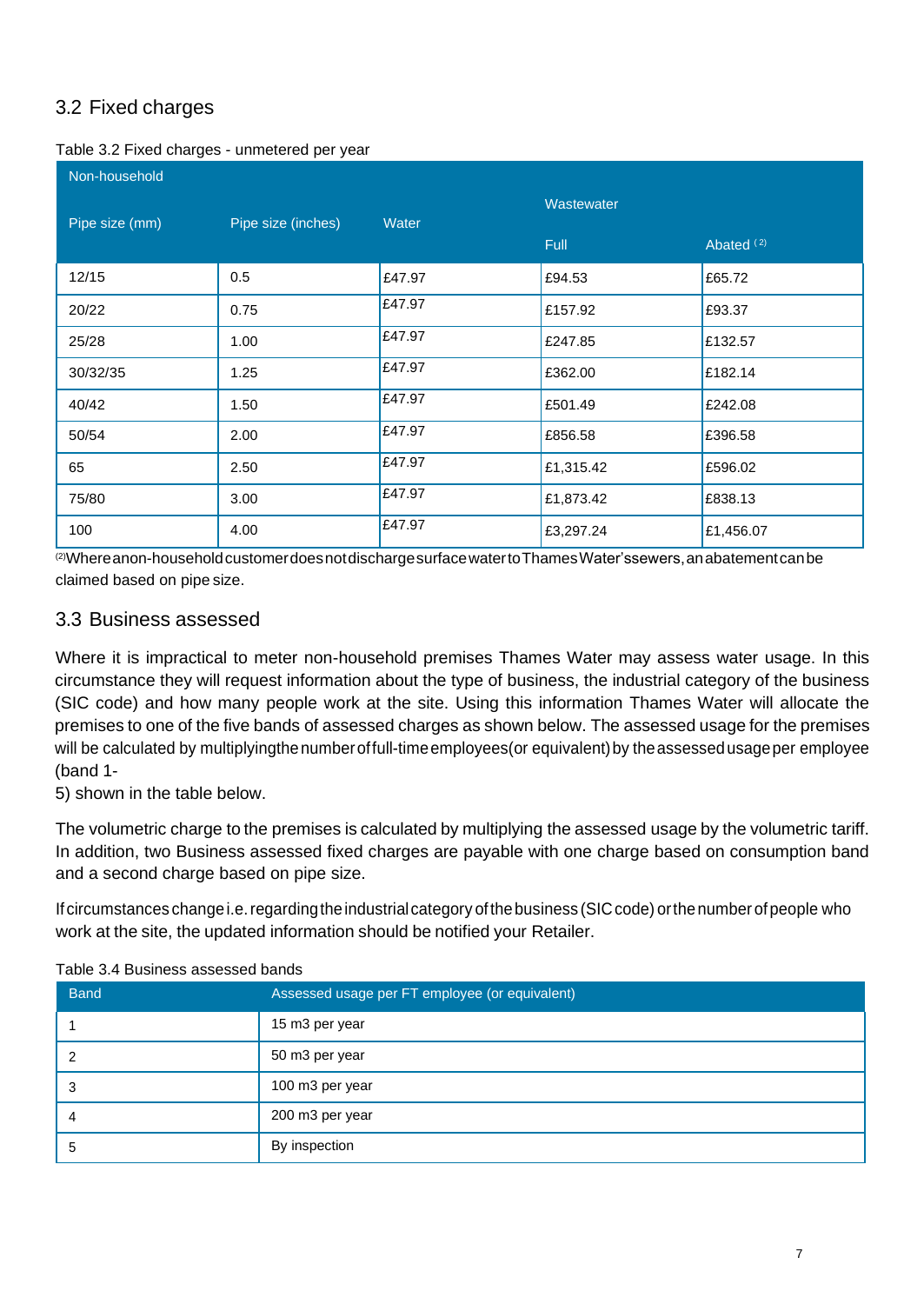#### Table 3.5 Business assessed volumetric charges

| Assessed usage (m3 per year) | Volume charge: water | Volume charge: wastewater |
|------------------------------|----------------------|---------------------------|
| $0 - 500$                    | 136.34 pence per m3  | 92.16 pence per m3        |
| $500 - 1,000$                | 136.44 pence per m3  | 91.77 pence per m3        |
| 1,000 – 5,000                | 133.18 pence per m3  | 85.79 pence per m3        |
| $5,000 - 20,000$             | 134.08 pence per m3  | 84.86 pence per m3        |

#### Table 3.6 Business assessed fixed charges per year based on consumption band

| Assessed usage (m3 per year) | Water  | Wastewater |
|------------------------------|--------|------------|
| $0 - 500$                    | £20.77 | £27.98     |
| $500 - 1,000$                | £29.70 | £40.97     |
| $1,000 - 5,000$              | £61.02 | £95.34     |
| $5,000 - 20,000$             | £98.56 | £106.07    |

#### Table 3.7 Business assessed fixed charges per year based on pipe size

| Pipe size (mm) | Pipe size (inches) | Water | Wastewater  |           |
|----------------|--------------------|-------|-------------|-----------|
|                |                    |       | <b>Full</b> | Abated(3) |
| 12/15          | 0.5                | £0.00 | £39.82      | £11.00    |
| 20/22          | 0.75               | £0.00 | £114.13     | £49.57    |
| 25/28          | 1.00               | £0.00 | £204.06     | £88.77    |
| 30/32/35       | 1.25               | £0.00 | £318.21     | £138.35   |
| 40/42          | 1.50               | £0.00 | £457.70     | £198.29   |
| 50/54          | 2.00               | £0.00 | £812.79     | £352.79   |
| 65             | 2.50               | £0.00 | £1271.63    | £552.23   |
| 75/80          | 3.00               | £0.00 | £1,829.63   | £794.34   |
| 100            | 4.00               | £0.00 | £3,253.45   | £1,412.28 |

(3)Whereanon-household customer does not dischargesurface water to Thames Water's sewers, an abatement can be claimed based on pipe size.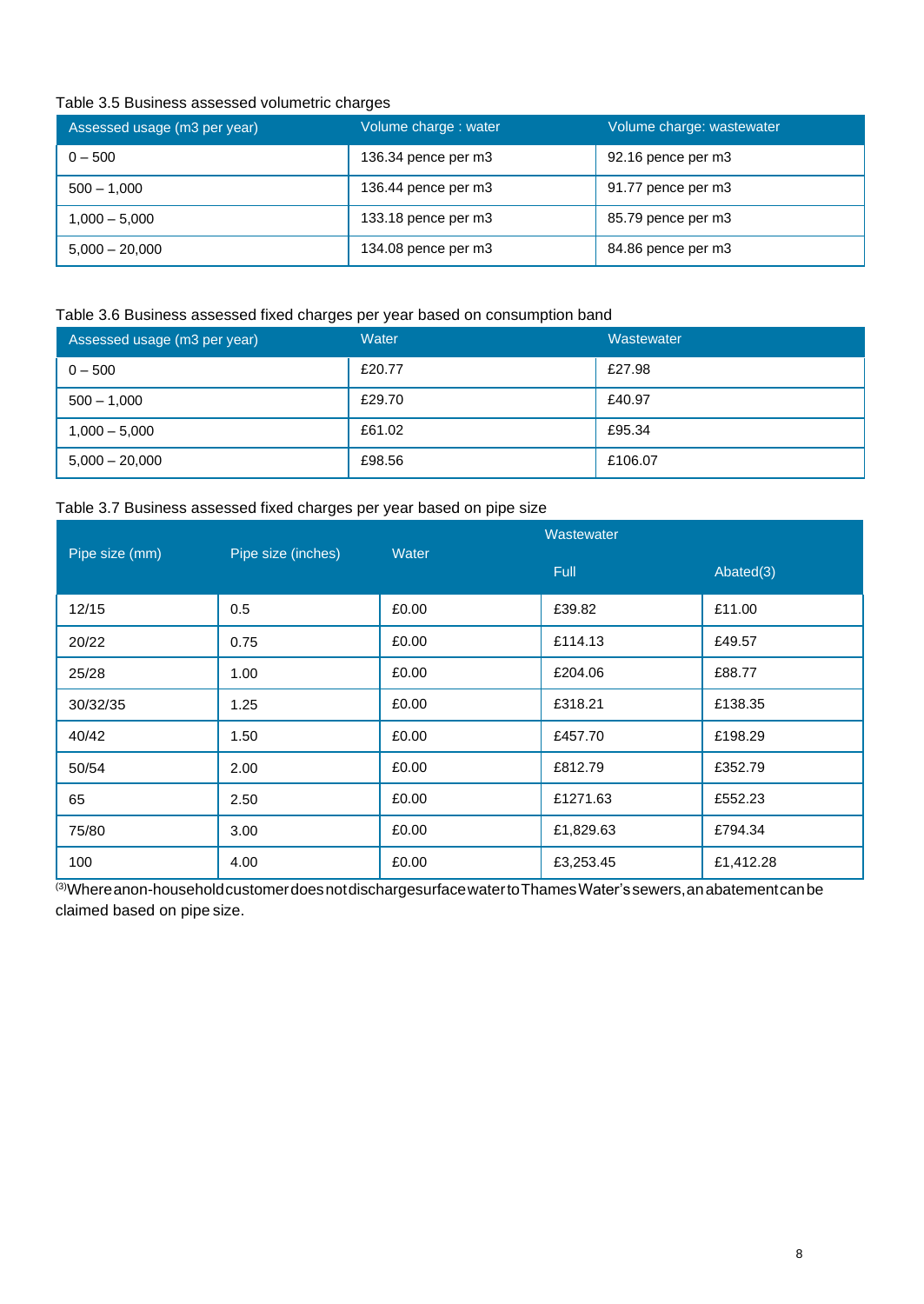## 3.4 Related seasonal and other non-household charges

Where an unmetered supply only serves a domestic garage car space or store area, a fixed annual charge for each unit will apply. Where there is no water supply, but surface water drains to the Thames Water sewer, only the wastewater fixed charge is payable.

Table 3.8 Domestic garages, car spaces and stores – unmetered fixed charge per year

| Domestic garages, car spaces and stores                | Annual charge     |
|--------------------------------------------------------|-------------------|
| Water fixed charge per garage, car space or store      | £13.84 per supply |
| Wastewater fixed charge per garage, car space or store | £12.11 per supply |

#### Table 3.9 Seasonal and other non-household charges

| Seasonal and other non-household charges                                                | Annual charge      |
|-----------------------------------------------------------------------------------------|--------------------|
| Allotment tank and water/washdown point                                                 | £36.10 per supply  |
| Sprinkler, cricket pitches, tennis courts, ornamental pond/fountain and disced supplies | £108.32 per supply |
| Minimum charge for meter minimum equivalents                                            | £360.81 per supply |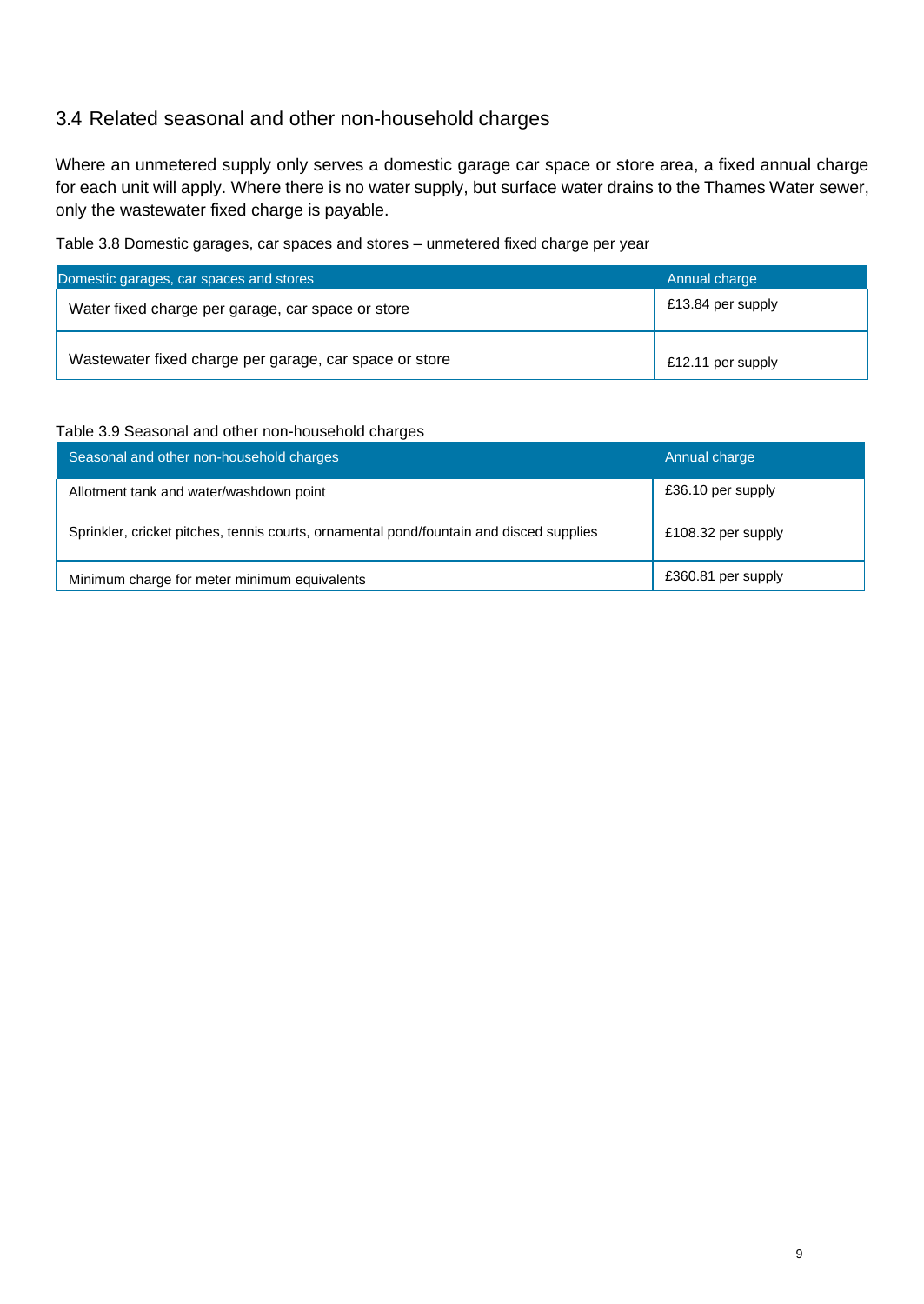# **4. Trade EffluentCharges**

## 4.1 Trade effluent charges

Trade effluent charges apply for the treatment and disposal of effluent from trade discharges into the public sewer system.

Where a discharge is a mixture of trade effluent and domestic sewage, Thames Water will determine how much of each is discharged and apply charges as appropriate.

In addition a fixed charge and volume charge for wastewater services as detailed in Section 2 are also payable.

Volume charges for trade effluent are calculated by applying the following standard charges to the trade effluent formula shown in the charges scheme.

Table 4.1 Standard volume charge per cubic metre or kg of trade effluent

| <b>Description</b>           | Volume (m3 per year) | Charge             |
|------------------------------|----------------------|--------------------|
| Reception and conveyance (R) | $0 - 500$            | 20.37 pence per m3 |
| Reception and conveyance (R) | $500 - 1,000$        | 21.25 pence per m3 |
| Reception and conveyance (R) | $1,000 - 5,000$      | 15.81 pence per m3 |
| Reception and conveyance (R) | $5,000 - 20,000$     | 17.35 pence per m3 |
| Reception and conveyance (R) | $20,000 - 50,000$    | 17.35 pence per m3 |
| Reception and conveyance (R) | $50,000 - 250,000$   | 16.40 pence per m3 |
| Reception and conveyance (R) | Over 250,000         | 15.85 pence per m3 |
| Primary treatment (V)        |                      | 16.07 pence per m3 |
| Biological treatment (B)     |                      | 46.31 pence per kg |
| Solids treatment (S)         |                      | 58.71 pence per kg |

Table 4.2 Average strength factors used in trade effluent formula

| Mogden formula element | Element symbol | Average strength |
|------------------------|----------------|------------------|
| Chemical oxygen demand | -Os            | 445mg/l          |
| Settleable solids      | -Ss            | 336mg/l          |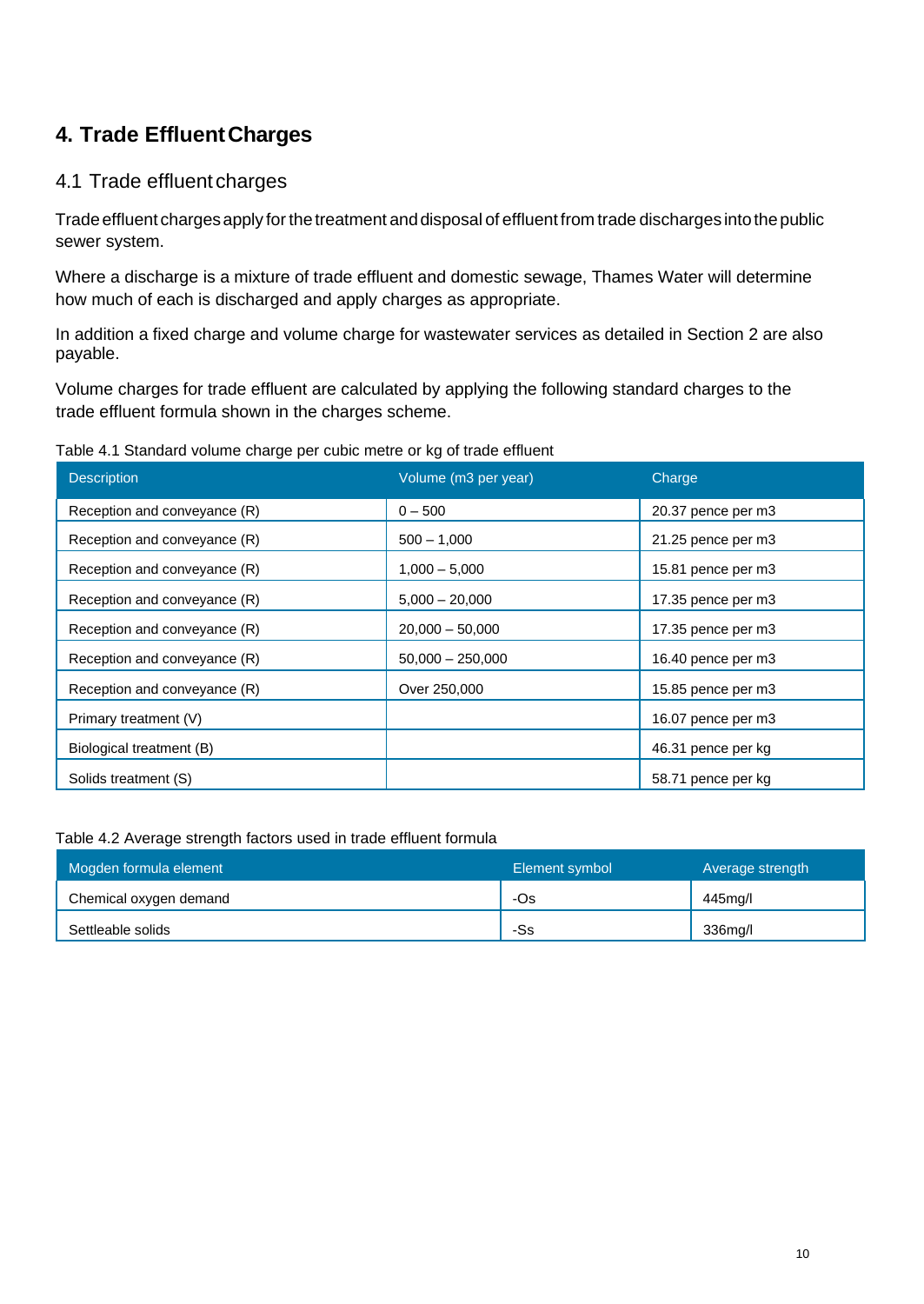#### Table 4.3 Trade effluent fixed charges

| Discharge Volume (m3 per annum) | Fixed charge | Minimum charge |
|---------------------------------|--------------|----------------|
| $0 - 500$                       | n/a          | £161.62        |
| $500 - 1,000$                   | n/a          | n/a            |
| $1,000 - 5,000$                 | n/a          | n/a            |
| $5,000 - 20,000$                | n/a          | n/a            |
| $20,000 - 50,000$               | £162.85      | n/a            |
| $50,000 - 250,000$              | £245.94      | n/a            |
| Over 250,000                    | £280.89      | n/a            |

### Table 4.4 Standard strength discharges (mg/l)

| Standard strength premises                                                           | Value for Ot | Value for St |
|--------------------------------------------------------------------------------------|--------------|--------------|
| Launderettes                                                                         | 576          | 58           |
| Car washes                                                                           | 88           | 62           |
| Dry cleaners                                                                         | 30           | 7            |
| Commercial swimming pools                                                            | 120          | 108          |
| Small / micro-brewery                                                                | 1730         | 88           |
| Concrete contaminated sites (batching plants, wheel washes<br>on construction sites) | 116          | 58           |
| Laboratory glassware washing                                                         | 308          | 34           |
| Bus wash                                                                             | 621          | 92           |
| Train wash                                                                           | 594          | 71           |
| Contaminated surface water at waste transfer sites                                   | 638          | 81           |
| Gasholder runoff                                                                     | 20           | 11           |

Standard strength discharges, shown in the table above, will be applied for charging purposes unless Thames Water determine that it is not a suitable basis of charge in specific circumstances or if the customer requests charging to be based on sample results.

#### Table 4.5 Other trade effluent charges

| <b>Description</b>                                                                            | Charge            |
|-----------------------------------------------------------------------------------------------|-------------------|
| Minimum charge per annum or duration of consent, whichever is the shorter                     | £161.62           |
| Ammoniacal nitrogen treatment charge per mg in excess of 35mg/l expressed as a fraction of 35 | 2.49 pence per m3 |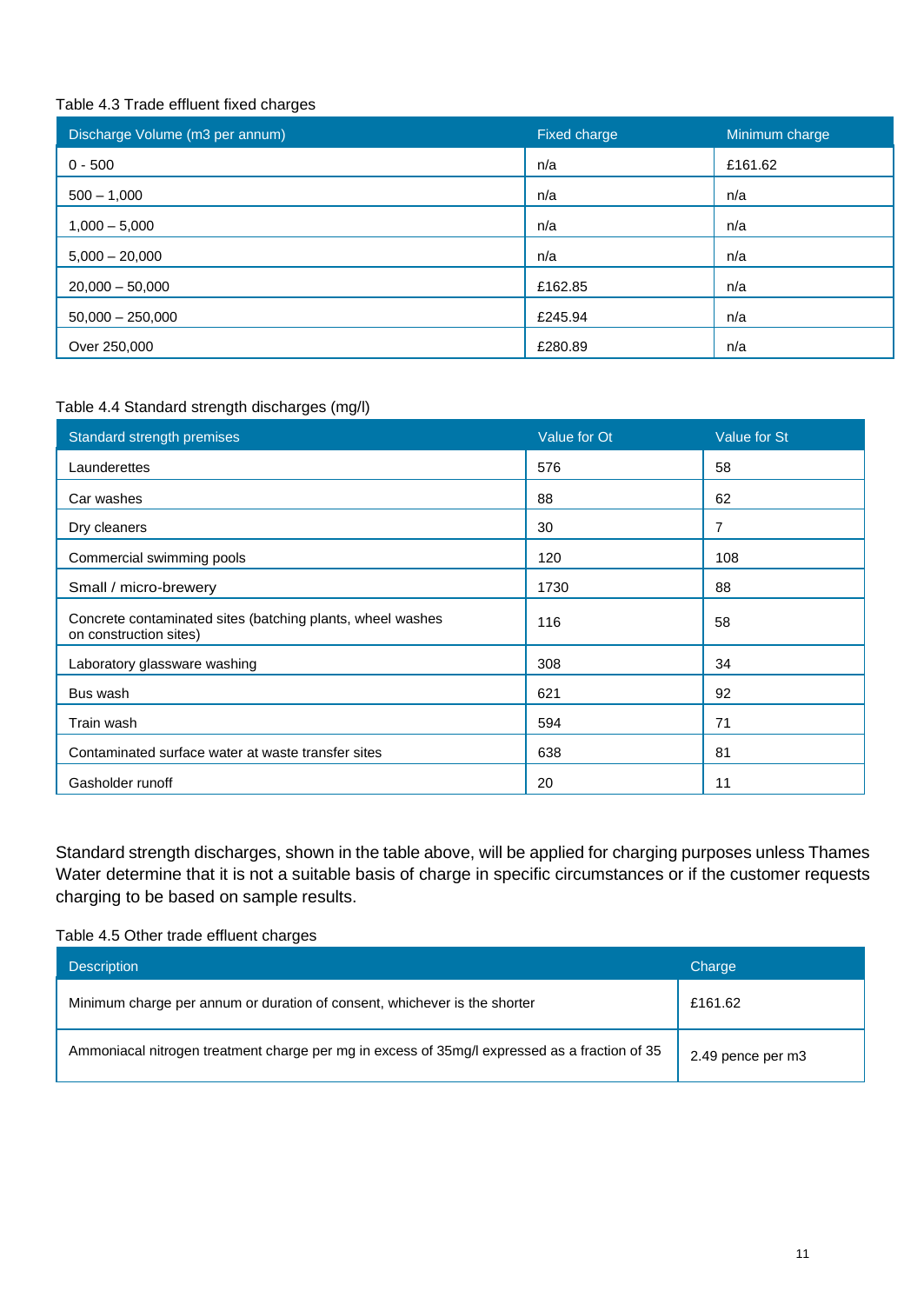# 4.2 Large volume trade effluent user tariff

If your annual bill is more than £88,652 at any one site (or sites qualifying for aggregation), the charge will be based on the Thames Water large user trade effluent tariff. This includes an annual charge of £18,579.70 in addition to the charges set out in table 4.3 and table4.6.

|  | Table 4.6 Large user volume charge per cubic meter or kg of trade effluent |
|--|----------------------------------------------------------------------------|
|  |                                                                            |

| <b>Description</b>           | Volume (m3 per year) | Charge             |
|------------------------------|----------------------|--------------------|
| Reception and conveyance (R) | $20,000 - 50,000$    | 14.76 pence per m3 |
| Reception and conveyance (R) | $50,000 - 250,000$   | 13.82 pence per m3 |
| Reception and conveyance (R) | Over 250,000         | 13.27 pence per m3 |
| Primary treatment (V)        |                      | 12.90 pence per m3 |
| Biological treatment (B)     |                      | 37.13 pence per kg |
| Solids treatment (S)         |                      | 47.08 pence per kg |

## 4.3 Industrial and commercial wastewater

Before trade effluent is disposed into a sewer or in any other way, the customer must have the appropriate consent from Thames Water (in the case of a public sewer) and/or environmental authorities (in the case of discharges to watercourses, land or air).

Applications to Thames Water should be made at least two months before the proposed start date.

If you are unsure about whether you have the right permissions, contact the trade effluent team on 0203 577 9200 to help ensure compliance with the law and with good environmental practice.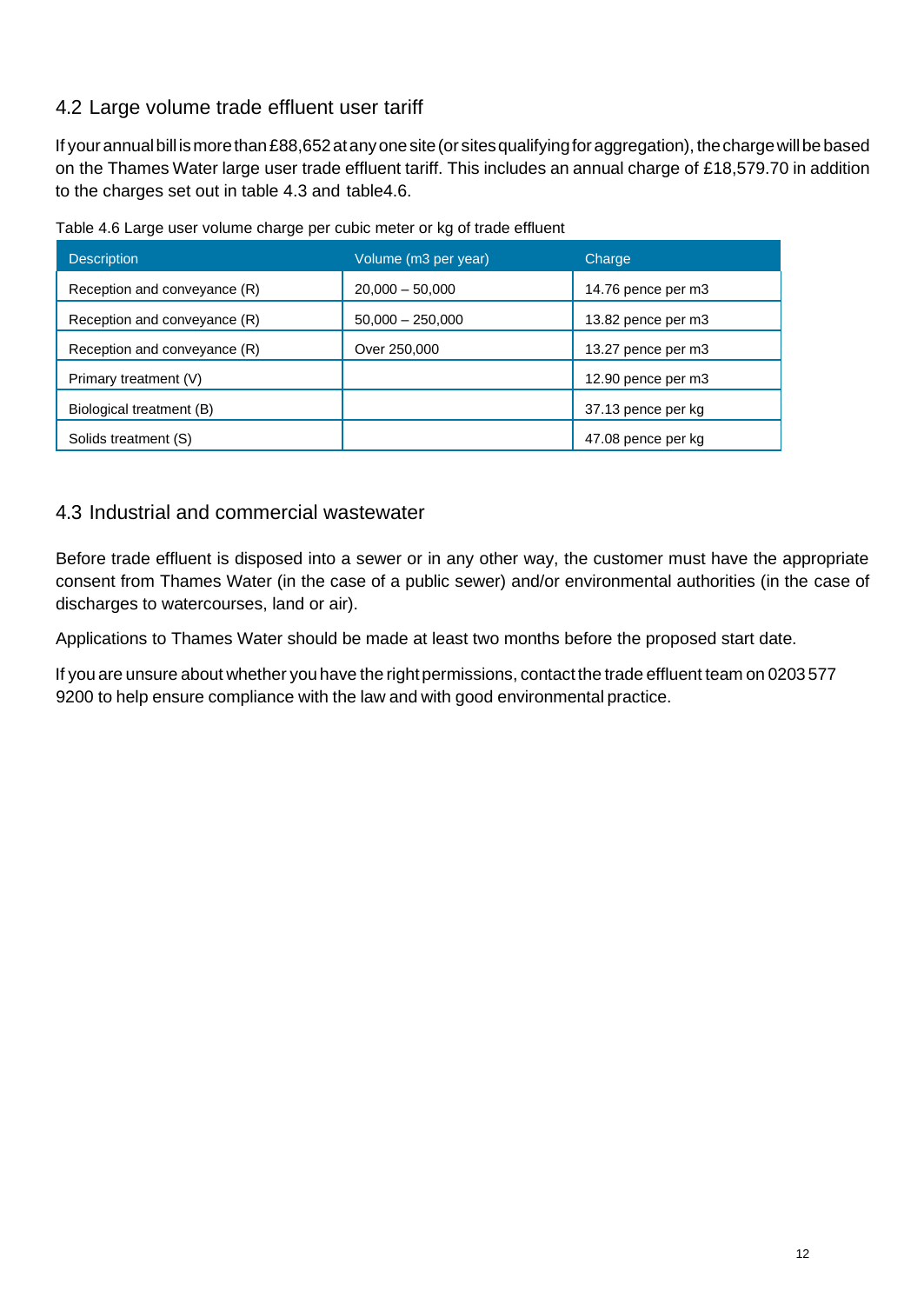# **5. SundryCharges**

Other sundry charges not covered in the sections above are detailed below.

## 5.1 Building supplies

#### Table 5.1 Building supplies

| <b>Building supplies</b>                                                                             | Charge                  |
|------------------------------------------------------------------------------------------------------|-------------------------|
| New supplies                                                                                         | Metered                 |
| Alterations to existing properties with contract sum over £100,000 (where no new<br>supplies needed) | 0.17% of contract value |
| Minimum charge for non-metered supplies                                                              | £144.72 per year        |

## 5.2 Use of hydrants

A hydrant licence will be required in all cases. The charges for such licences are as follows: Daily user licence (up to 20 cubic meters); higher demand rates on application.

#### Table 5.2 Use of hydrants

| Use of hydrants | Charge  |
|-----------------|---------|
| Daily rate      | £119.90 |
| Subsequent days | £39.11  |

#### Table 5.3 Regular user licence per item

| Regular user licence per item                                         | Charge           |
|-----------------------------------------------------------------------|------------------|
| Low demand $(0 - 1.0$ m3 a day)<br>Only applicable to 20mm standpipes | £299.22 a year   |
| Average demand $(1.0 - 10.0 \text{m}3 \text{ a day})$                 | £1,519.61 a year |
| High demand $(10.0 - 20.0 \text{m}3 \text{ a day})$                   | £3,045.08 a year |
| Very high demand (> 20.0m3 a day)                                     | By agreement     |
| Shorter term licences available                                       | On application   |

a) Where a visit is required by a technician an attendance fee will be payable.

- b) Where Thames Water agrees consent retrospectively an administration fee of £113.60will be required plus the relevant licence fee as detailedabove.
- c) Hydrantcustomers arerequired tohireameteredstandpipefrom a Thames Water approvedsupplier. A hire charge will apply in addition to the charge setabove.

## 5.3 Cattle troughs

Table 5.4 Cattle troughs (unmeasured supply)

| Cattle troughs (unmeasured supply) | Charge             |
|------------------------------------|--------------------|
| Per unmeasured cattle trough       | $E156.47$ per year |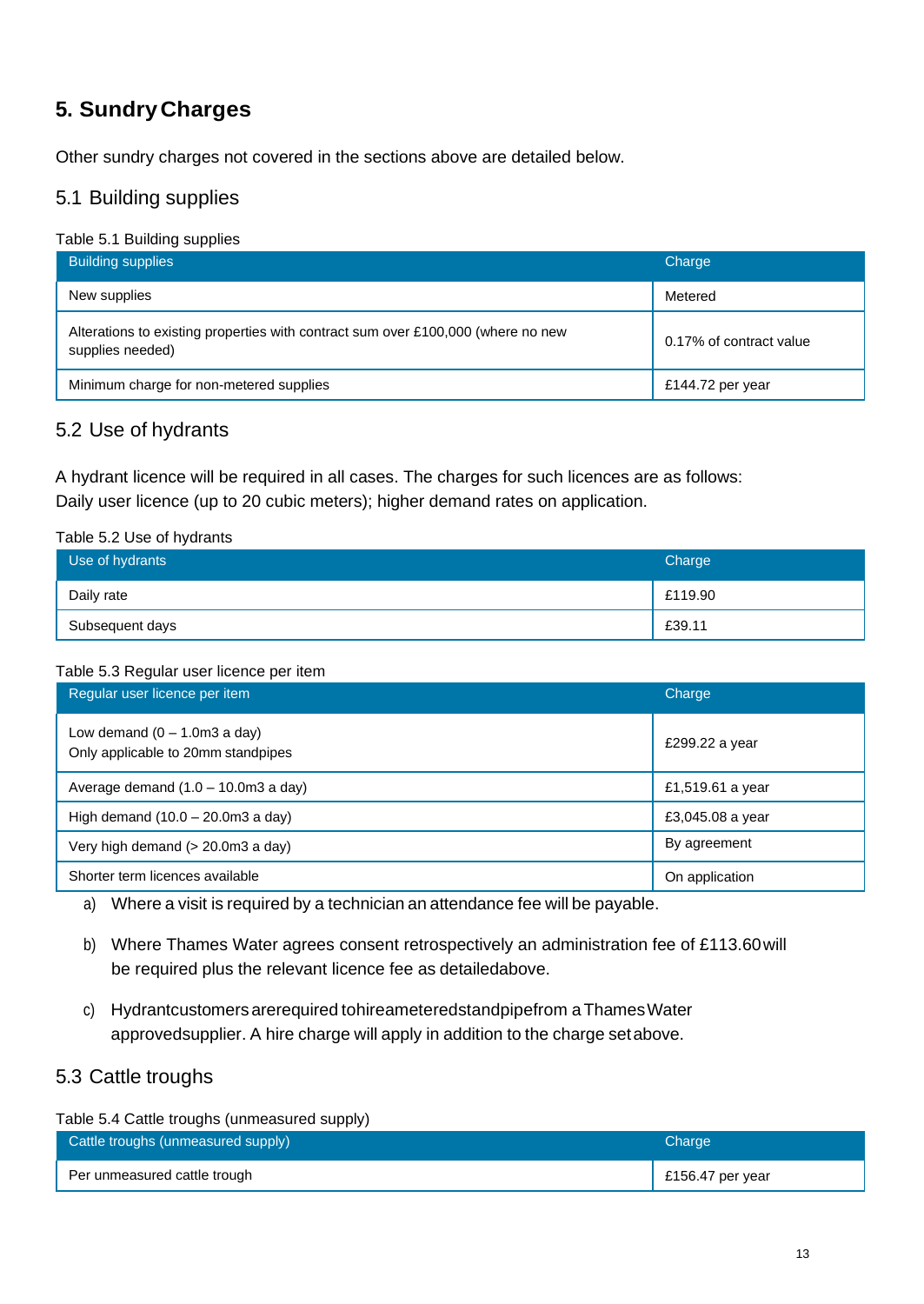# **6. Infrastructure Charges**

## 6.1 Connection to water services

You have to pay infrastructure charges on top of the cost of connecting a property to the water main and/or wastewater system.

The charges are the same for most domestic properties. For properties where Thames Water use the Relevant Multiplier (see below), Thames Water still use these charges as the basis of Thames Water's calculation.

#### Table 6.1 Infrastructure charges (excluding VAT)

| Infrastructure charges | Charge  |
|------------------------|---------|
| Water                  | £365.45 |
| Wastewater             | £365.45 |

The Relevant Multiplier (RM) is a way of working out infrastructure charges for particular types of property. Properties where the RM applies include:

- Domestic premises with asingle, shared supply pipe and which are subject to a 'common billing agreement'. This may include sheltered housing or high-riseflats.
- Non-domestic premises where the supply pipe is larger than the standard size for a house (20mm diameter).

### How the RM is calculated?

Each water fitting (wash basin, bath, shower, etc) is given a 'loading unit' based on the amount of water it uses. The average number of units per property is taken as 24, equal to an RM of 1.00. Thames Water use this as the basis for calculating the RM for each property on a development where the RM applies.

Thames Water do this by adding up the loading units for all the water fittings on a development. Thames Water divides this by the number of properties multiplied by 24 (the average loading units). This gives Thames Water the RMfor each property.

Details of the number of loading units assigned to each water fitting are shown below. For non-domestic properties the minimum is 1.00.

### Using RM to calculate infrastructure charge

Thames Water use the RM multiplied by the standard charge to give us the infrastructure charge for that property.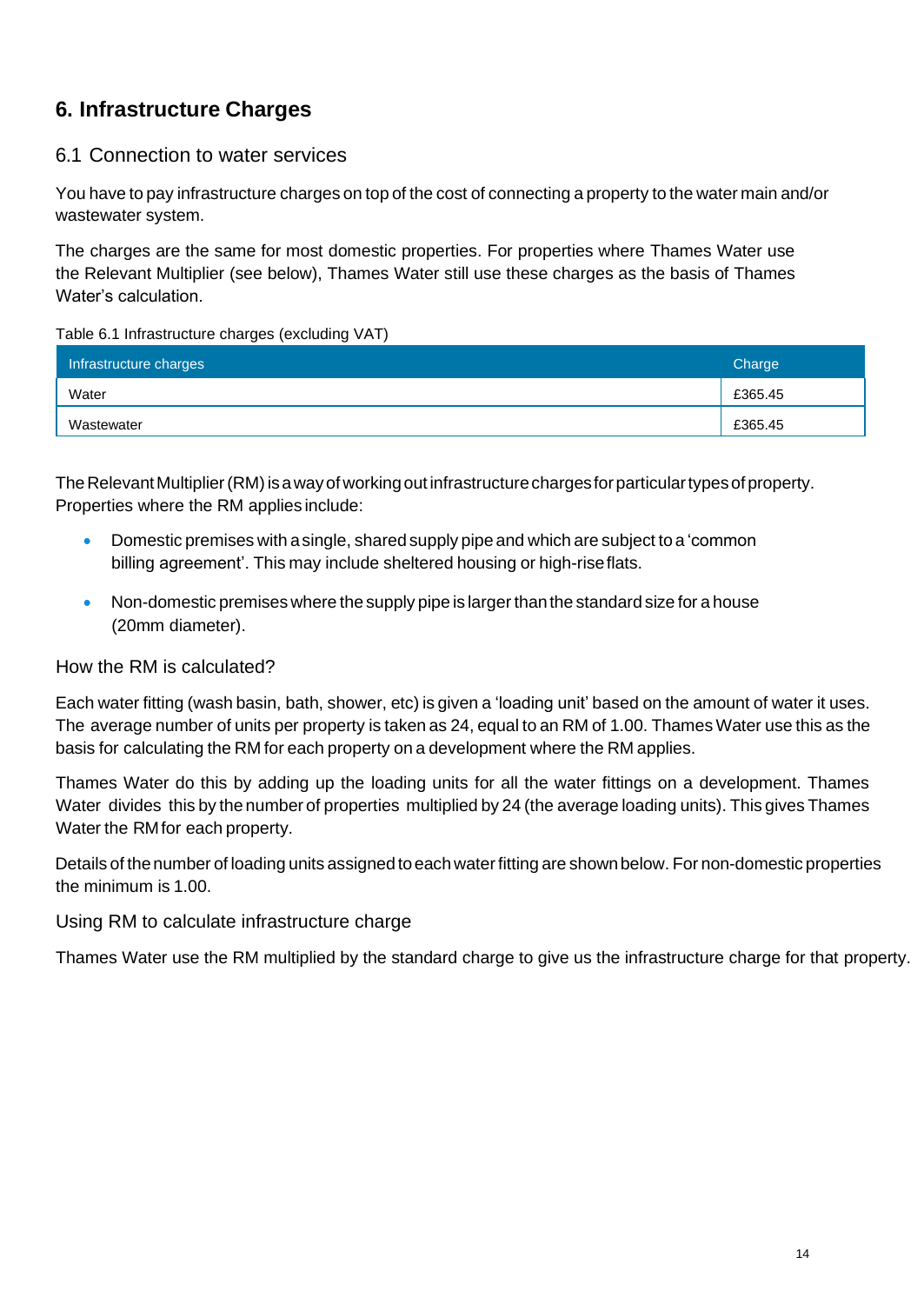## 6.2 Paying the infrastructure charge

The developer pays the charges for any new properties. The charge must be paid when Thames Water connect the property.

### Redevelopments

Thames Water will reduce the total infrastructure charge for a redeveloped site, if there were any properties connected to the water main or wastewater system during the five years before the development. For example, if a block of fifteen flats is replaced by a block of 20 flats, the developer only pays infrastructure charges for the extra five flats.

#### Table 6.2 Table of loading units

| <b>Water Fitting</b>                                                       | Loading units |
|----------------------------------------------------------------------------|---------------|
| WC flushing cistern                                                        | 2             |
| Wash basin in house                                                        | 1.5           |
| Wash basin elsewhere                                                       | 3             |
| Bath (tap nominal size 3/4" / 20mm)                                        | 10            |
| Bath (tap nominal size larger than 3/4" / 20mm)                            | 22            |
| Shower                                                                     | 3             |
| Sink (tap nominal size 1/2" / 15mm)                                        | 3             |
| Sink (tap nominal size greater than 1/2" / 15mm)                           | 5             |
| Spray tap                                                                  | 0.5           |
| <b>Bidet</b>                                                               | 1.5           |
| Domestic appliance (subject to a minimum of 6 L.U.s per house)             | 3             |
| Commercial or communal appliance                                           | 10            |
| Internal or external tap                                                   | 3             |
| Any other water fitting or outlet but excluding a urinal or water softener | 3             |
| Urinal                                                                     | 3             |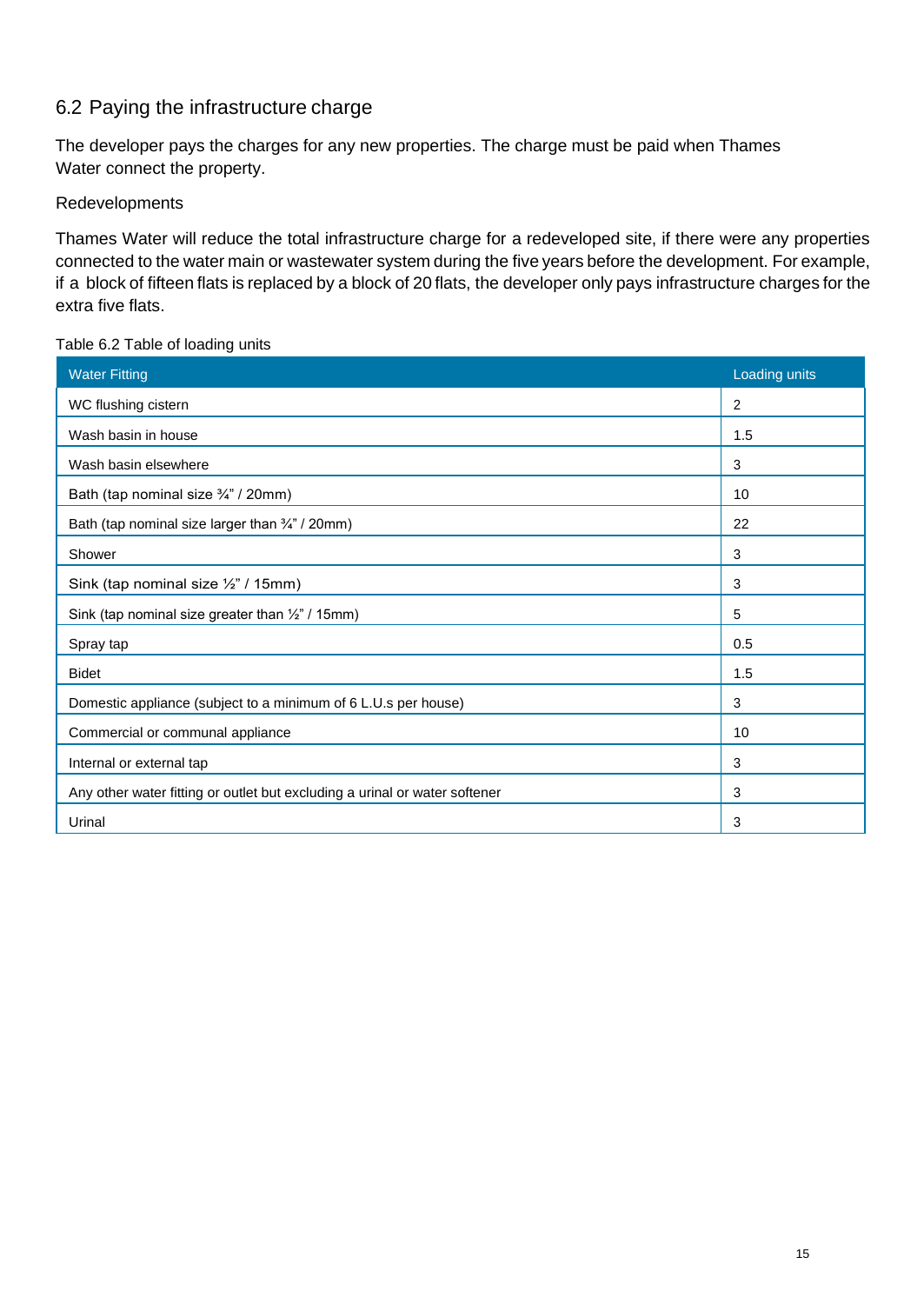# **7. Network Charges**

Network charges help to pay for developing the network in order to meet increased demand for extra non-domestic use of water. You are required to pay network charges on top of the cost of connecting a property to the water main and/or wastewater system. The developer is required to pay the charges for any new properties. Due to the requirement of increasing the size of the supply pipe, existing customers will have to pay any charges for an increase in demand at their property. The charge is payable before the property is connected and the charge is usually based on meter size.

| Meter size (mm) | Meter size (inches) | Water       | Wastewater  |
|-----------------|---------------------|-------------|-------------|
| Up to 15        | 0.50                | £365.45     | £365.45     |
| 20              | 0.75                | £822.26     | £822.26     |
| 25              | 1.00                | £1,461.80   | £1,461.80   |
| 30              | 1.25                | £2,284.06   | £2,284.06   |
| 40              | 1.50                | £3,289.05   | £3,289.05   |
| 50              | 2.00                | £5,847.20   | £5,847.20   |
| 65              | 2.50                | £9,136.25   | £9,136.25   |
| 80              | 3.00                | £13,156.20  | £13,156.20  |
| 100             | 4.00                | £23,388.80  | £23,388.80  |
| 125             | 5.00                | £36,545.00  | £36,545.00  |
| 150             | 6.00                | £52,624.80  | £52,624.80  |
| 200             | 8.00                | £93,555.20  | £93,555.20  |
| 250             | 10.00               | £146,180.00 | £146,180.00 |
| 300             | 12.00               | £210,499.20 | £210,499.20 |

Table 7.1 Network charges (excluding VAT)

If a new property requires an additional supply or treatment facilities by special arrangement, the charges may be more than shown in table 7.1.

Most non-domestic developments also require a water and wastewater service for domestic use. They will have to pay infrastructure charges as in Table6.1.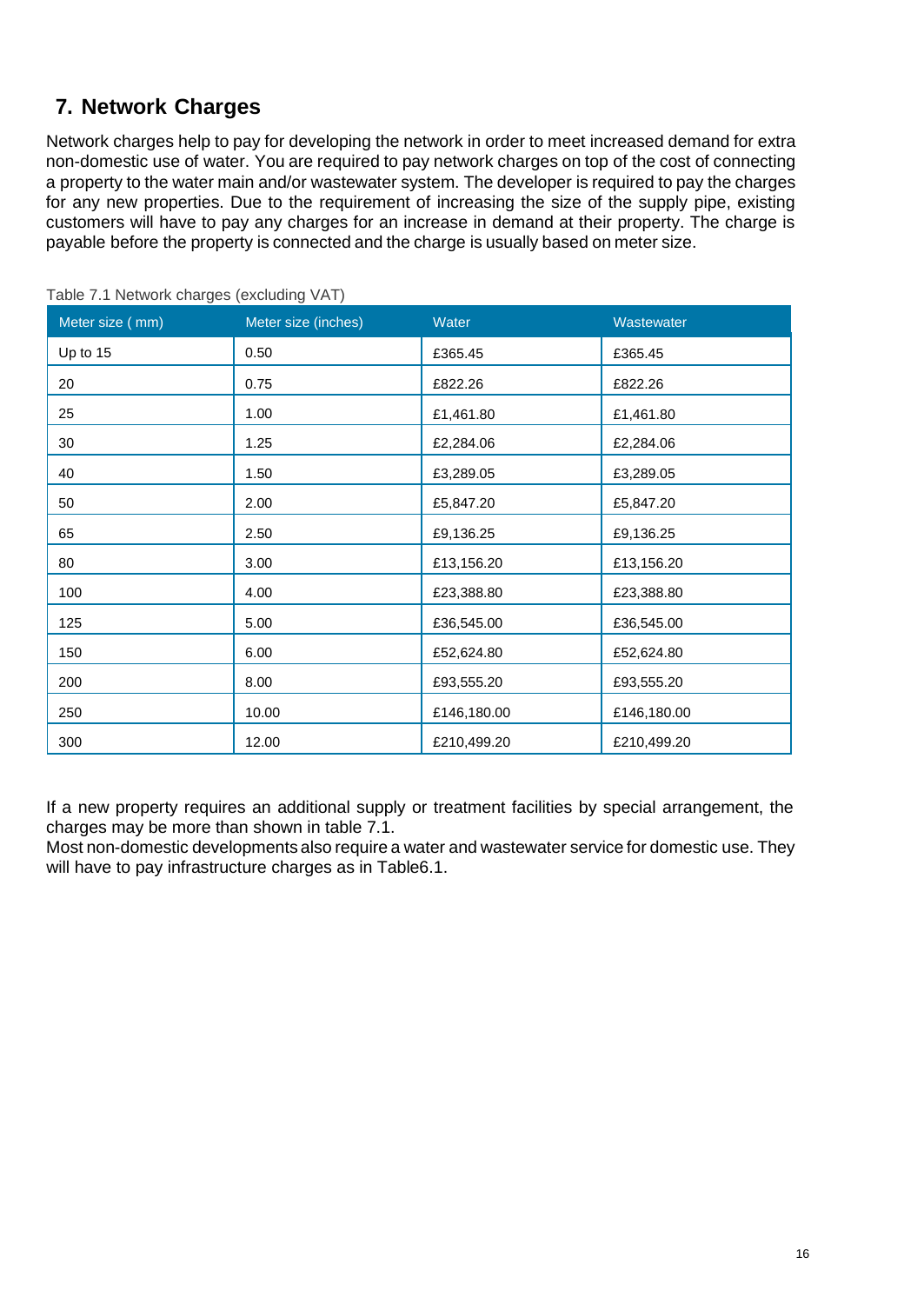# **8. Disconnection and reconnection**

Disconnection and reconnection charges may apply in line with Thames Water Wholesale Tariff document (Prices are subject to change).

## 8.1. Disconnection

Table 8.1 Disconnection tariff

| <b>Type</b>                    | Within our<br>normal<br>working | Within our<br>normal<br>working hours | Outside our<br>normal<br>working | Outside our<br>normal<br>working hours |
|--------------------------------|---------------------------------|---------------------------------------|----------------------------------|----------------------------------------|
| Survey                         | £42.49                          | £32.97                                | £57.55                           | £57.55                                 |
| <b>Temporary Disconnection</b> | £215.35                         | £161.51                               | £277.45                          | £277.45                                |
| <b>Permanent Disconnection</b> | £473.79                         | £355.35                               | £664.12                          | £664.12                                |

## 8.2 Reconnection

Table 8.2 Reconnection tariff

| <b>Type</b>                   | Within our<br>normal<br>working | Within our<br>normal<br>working hours | Outside our<br>normal<br>working | Outside our<br>normal working<br>hours abortive |
|-------------------------------|---------------------------------|---------------------------------------|----------------------------------|-------------------------------------------------|
| Survey                        | £42.49                          | £32.97                                | £57.55                           | £57.55                                          |
| <b>Reconnection</b>           | £204.55                         | £153.41                               | £261.25                          | £261.25                                         |
| <b>Emergency Reconnection</b> | £261.25                         |                                       |                                  |                                                 |

# **9. Other Charges**

Other charges may apply in line with Thames Water Wholesale Tariff document.

Castle Water may charge a reasonable administration cost in connection with services provided by Thames Water or procured for customers by Thames Water, where there is no specified Retail charge. Charges will be made at the higher rate of 3.5% or an hourly rate of £75.

Castle Water may charge a failed direct debit charge of £43.75 if there is any failure in any direct debit payment (other than as a result of the act or omission of Castle Water).

Castle Water may charge:

- A debt collection charge of £20 in respect of any invoice where Castle Water passes the account to an external debt collection agency for collection activity (other than activity involving visits to the relevant premises);
- A visit charge of £100 in respect of any invoice where Castle Water arrange a visit to the relevant premises for collection and/or disconnection activity through either Castle Water staff or any subcontractor of Castle Water; and
- a recoveries charge of £112.50 in respect of any overdue invoice where Castle Water has undertaken legal action to recover such sums.

These charges are in addition to:

• charges in connection with disconnection as set out in the Thames Water Wholesale Tariff